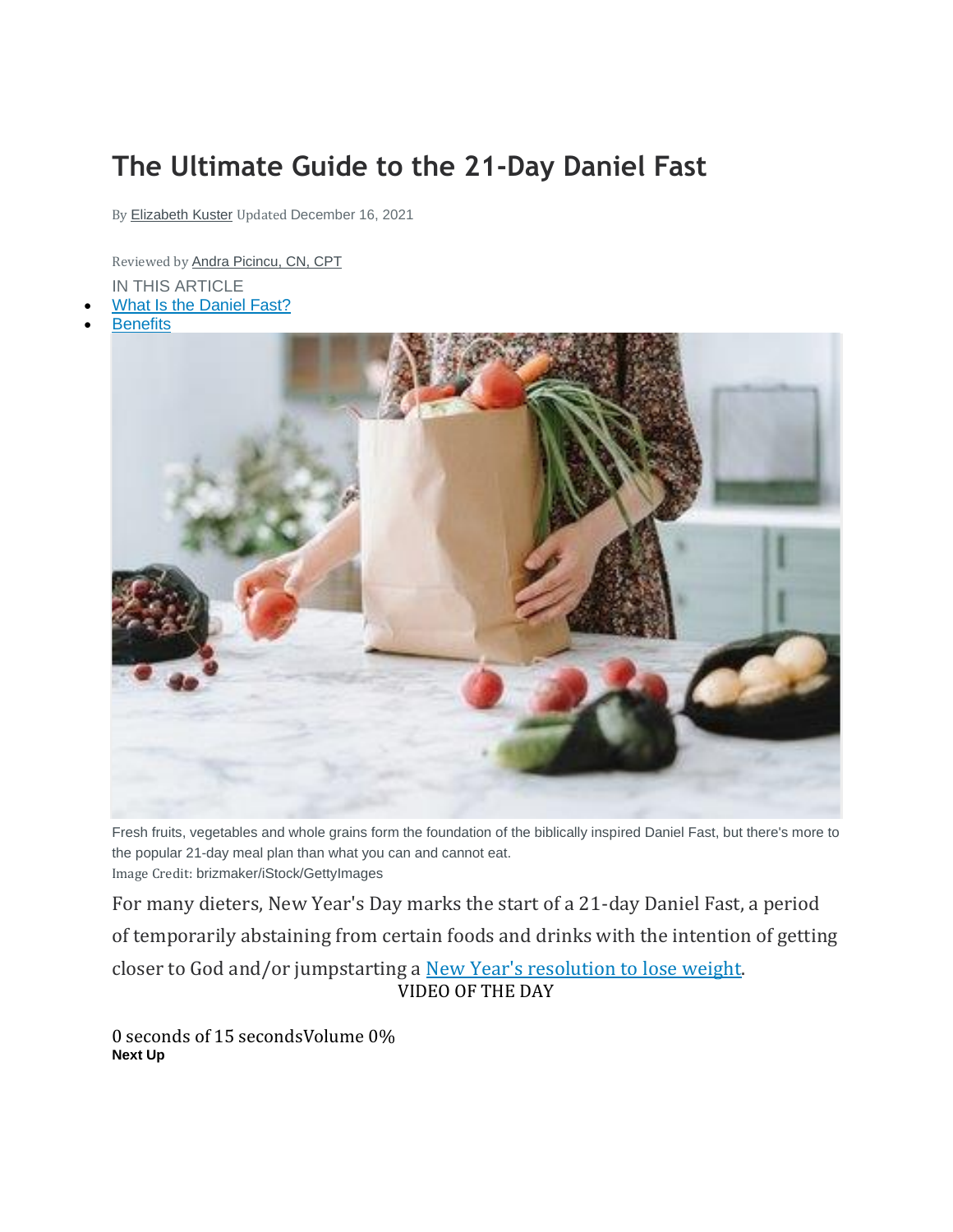But you don't have to be driven by faith to give it a try. Read on to learn more information on the Daniel Fast and its potential benefits.

# **What Is the Daniel Fast?**

The 21-day Daniel Fast is inspired by two lines of scripture found in the [Old](https://www.kingjamesbibleonline.org/Daniel-Chapter-10/) [Testament's](https://www.kingjamesbibleonline.org/Daniel-Chapter-10/) Book of Daniel, Chapter 10, verses 2-3: "In those days I Daniel was mourning three full weeks. I ate no pleasant bread, neither came flesh nor wine in my mouth, neither did I anoint myself at all, till three whole weeks were fulfilled." The prophet Daniel was born roughly 600 years before Christ, according to the international association United [Church](https://bible.ucg.org/bible-commentary/2-Kings/Nebuchadnezzar-invades-Judah-and-makes-Jehoiakim-his-vassal;-Daniel,-Hananiah,-Mishael-and-Azariah-taken-to-Babylon/) of God, and was described as a "paradigm of spiritual resilience," according to the [Chabad-Lubavitch](https://www.chabad.org/library/article_cdo/aid/3630049/jewish/Daniel-the-Prophet-of-the-Bible-His-Life-and-Accomplishments.htm#Spiritual) Media Center. He is said to have been in a time of deep personal grief. He undertook his threeweek fast in an effort to spiritually and physically purify himself during "a season of penitential humiliation and prayer," according to The Book of [Daniel,](https://books.google.com/books?id=pfE-YKz0cYEC&printsec=frontcover&source=gbs_ge_summary_r&cad=0#v=onepage&q&f=false) With Notes and [Introduction.](https://books.google.com/books?id=pfE-YKz0cYEC&printsec=frontcover&source=gbs_ge_summary_r&cad=0#v=onepage&q&f=false)

Today, modern interpretations of the Daniel Fast vary. There are currently more than 70 Daniel Fast cookbooks, workbooks, guides and journals available, many with different guidelines. Some prohibit caffeine, and others don't. Some allow fruit juices, while others ban all drinks other than water. Some say eating canned food is OK; others allow only fresh, whole foods during the fasting period.

Prayer journals, spiritual meditations and Biblical study are often recommended in addition to the dietary protocols.

The prophet Daniel's personal three-week fast boiled down to four directives: Eat no bread, eat no meat, drink no wine and do not anoint yourself. Those who undertake the Daniel Fast today typically focus on its dietary aspects, but keep scrolling to explore all components of the original Daniel's fast.

Related Reading

[Starting](https://www.livestrong.com/article/339947-things-that-you-can-can-not-eat-on-the-daniel-fast/) the Daniel Fast? Here's What You Can and Can't Eat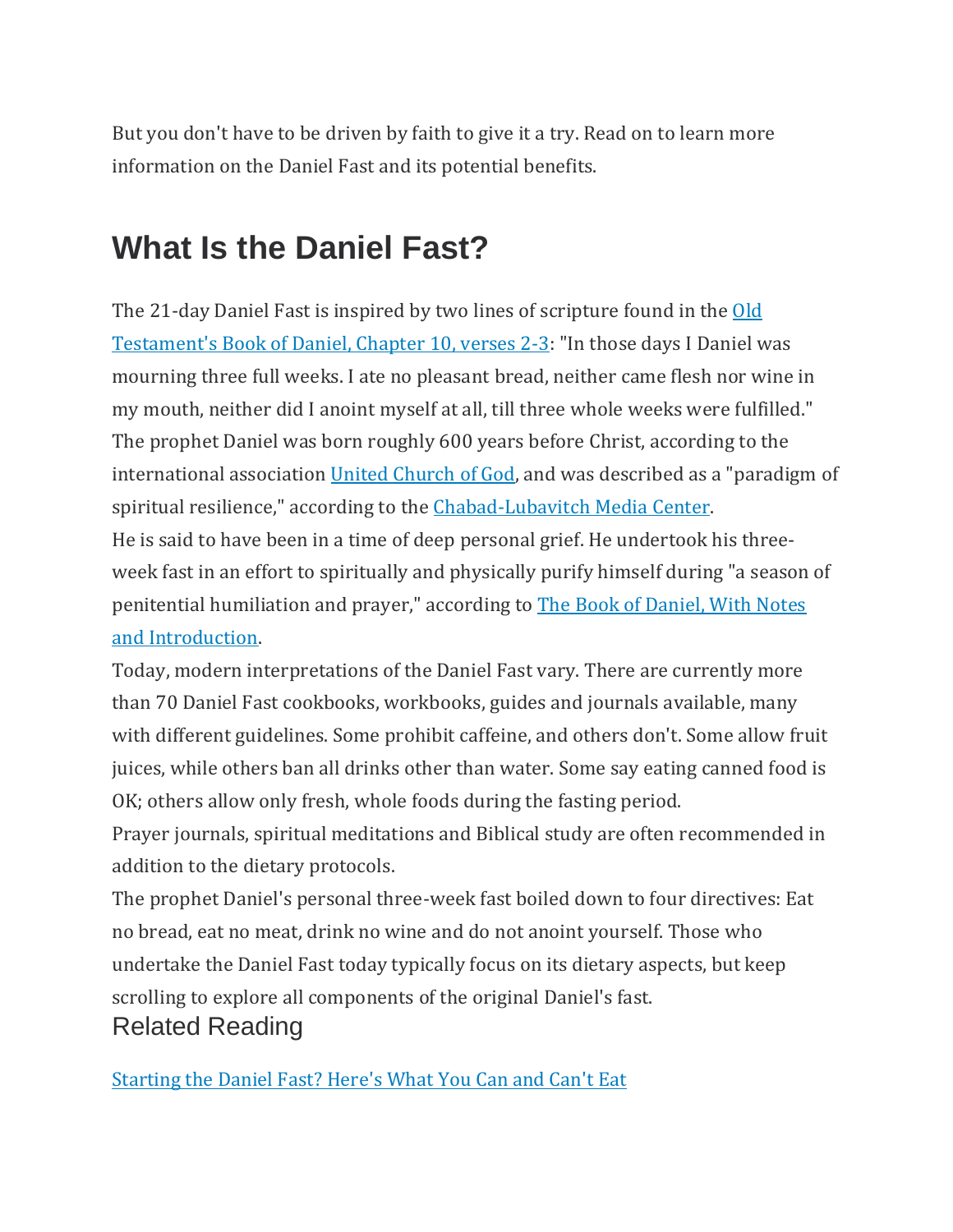### **Eat No Bread**

Many modern-day Daniel Fast-ers interpret this as a directive to abstain from eating not only bread but also processed foods, refined carbs, sugars and all products containing yeast.

## **Eat No Meat**

As described by an older but frequently cited September 2010 study in [Lipids](https://www.ncbi.nlm.nih.gov/pmc/articles/PMC2941756/) i[n](https://www.ncbi.nlm.nih.gov/pmc/articles/PMC2941756/) Health and [Disease](https://www.ncbi.nlm.nih.gov/pmc/articles/PMC2941756/) (LHD), the Daniel Fast is "devoid of animal products and preservatives, and inclusive of fruits, vegetables, whole grains, legumes, nuts and seeds."

Generally speaking, those who undertake the Daniel Fast temporarily become vegans who avoid eating any meat, dairy, fish, seafood, eggs or anything else that comes from animals.

## **Drink No Wine**

Many people who do the Daniel Fast today take this as a directive to [abstain](https://www.livestrong.com/article/13723797-effects-of-alcohol/) from alcohol [completely](https://www.livestrong.com/article/13723797-effects-of-alcohol/) for three weeks.

### **Do Not Anoint Yourself**

People who follow the Daniel Fast today often skip this aspect of the Biblical Daniel's personal fast. In Daniel's day, "To anoint oneself with oil was a sign of joy, and to omit it was a sign of sorrow," according to The Book of Daniel, With Notes and Introduction. Biblical scholars say Daniel would have anointed himself with olive oil when he wasn't fasting.

## **Reflect**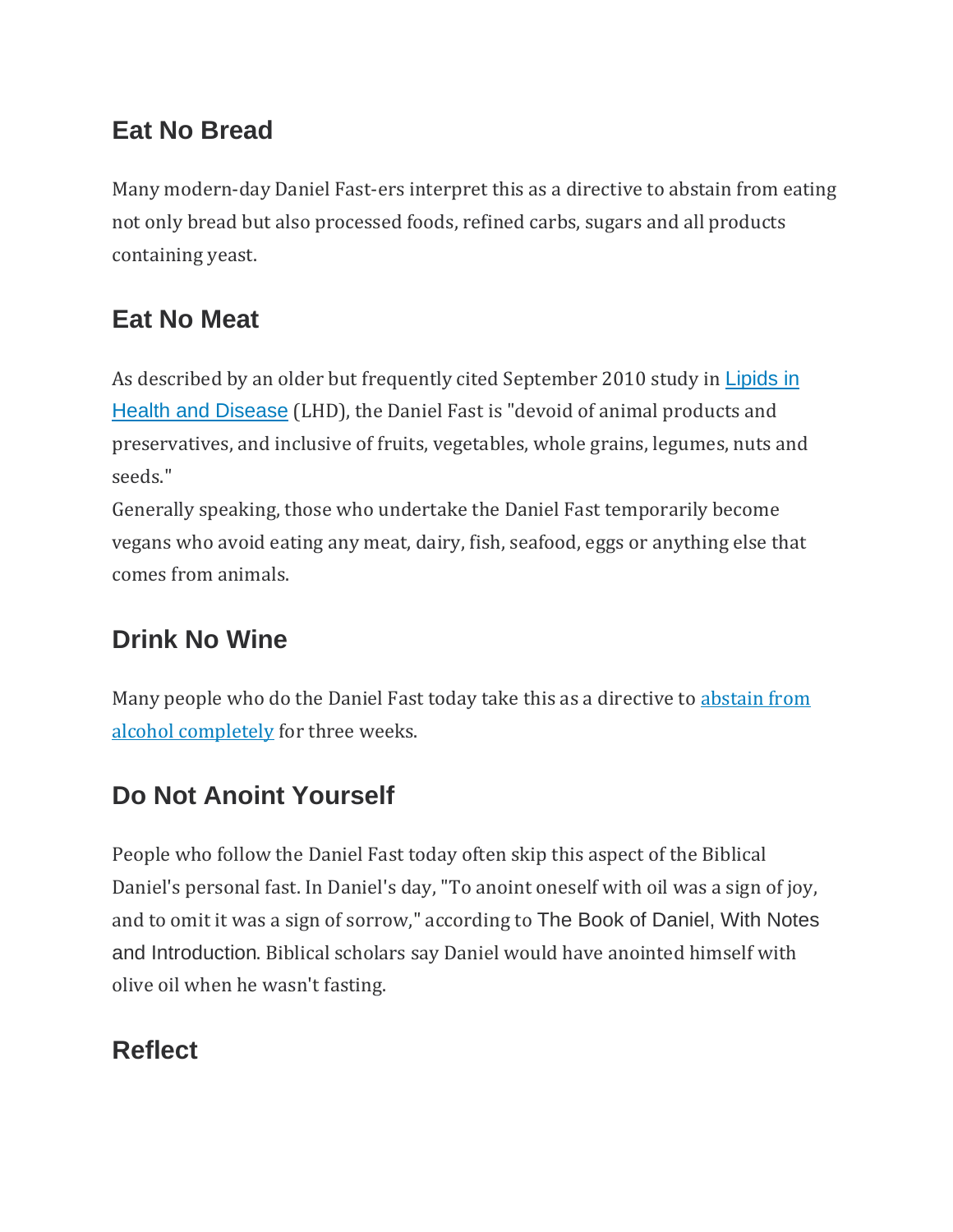Though not explicitly stated in the two lines of scripture related above, it's implied that Daniel spent his three-week fasting period mourning and repenting — that is, [grieving](https://www.livestrong.com/article/13768344-disenfranchised-grief/) painful losses and acknowledging and atoning for hard-to-face mistakes. Modern Evangelical fasters may spend the three weeks studying the Bible, praying, journaling and setting spiritual intentions for the coming year. But fasters of any (or no) faith can use the time to process the events of the past year, strengthen personal relationships and establish new, life-affirming habits and goals. **Tip**

The Daniel Plan, started by pastor Rick Warren with input from three doctors — Daniel Amen, Mark Hyman and Mehmet Oz — is a long-term lifestyle program that centers on faith, food, fitness, focus and friends, according to the [Daniel](https://www.danielplan.com/toolsandresources/faq/) Plan [website](https://www.danielplan.com/toolsandresources/faq/) and is different from the Daniel Fast, which only shifts eating habits for a short period of time.

# **What Are the Benefits of the Daniel Fast?**

### **It Could Promote Weight Loss**

Cutting back on bread and other ultra-processed foods has been linked to weight loss. In a July 2021 randomized controlled trial in Clinical [Nutrition](https://clinicalnutritionespen.com/article/S2405-4577(21)00258-8/fulltext), people with obesity who ate whole-grain products lost more body fat and weight than those who ate similar products made from refined wheat.

Animal foods also tend to be higher in calories and fat than plant foods. Removing animal foods from your diet for three weeks during the 21-day fast may reduce your calorie intake and facilitate weight loss.

"Plant-based diets can reduce body fat via a variety of mechanisms, which cumulatively lead to reduced calorie intake and increased energy expenditure," according to a November 2019 article in [Nutrients.](https://www.ncbi.nlm.nih.gov/pmc/articles/PMC6893503/)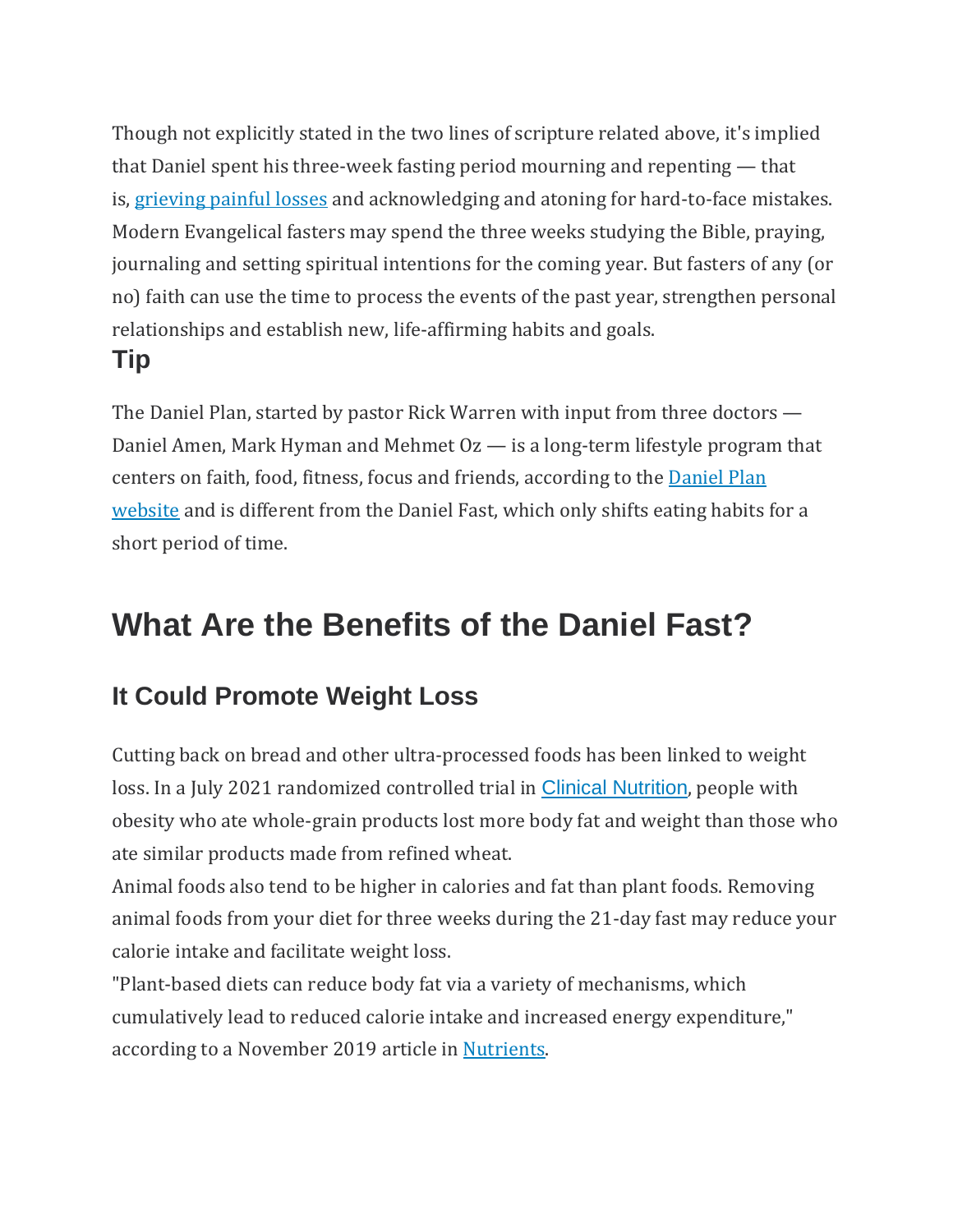Research specifically investigating the Daniel Fast is hard to come by, though. One small December 2013 study in Senior [Research](https://knowledge.e.southern.edu/senior_research/163/) Projects reported moderate weight loss, increased calorie burn at rest and changes in fat burned at rest after 28 days on the fast (seven days longer than ordinary).

It is important to note, however, that this particular study was carried out by the religious institution Southern Adventist University. Given that the nature of the Daniel Fast is a religious one, the benefits reported may be biased due to the participants' religious beliefs.

### **It's Linked to Improved Mental Health**

Plant-based diets were associated with improvement in emotional and physical wellbeing, depression and quality of life in a March 2018 BMJ Open [Diabetes](https://drc.bmj.com/content/6/1/e000534) [Research](https://drc.bmj.com/content/6/1/e000534) & Care study.

Three weeks of sobriety may also improve your mental wellbeing. "Some people might discover their alcohol use was ... disrupting their sleep, contributing to conflicts, or that they relied more on alcohol for stress relief than they thought," George F. Koob, PhD, director of the National [Institute](https://www.niaaa.nih.gov/directors-blog-taking-break-alcohol-can-be-good-your-health) on Alcohol Abuse and [Alcoholism](https://www.niaaa.nih.gov/directors-blog-taking-break-alcohol-can-be-good-your-health) wrote in a blog post.

### **It May Help You Process Grief**

Processing deep feelings around grief, regrets and mistakes (as Daniel did) can be an important emotional recovery tool. Journaling can reduce stress and anxiety and improve your overall mood, according to the [University](https://www.urmc.rochester.edu/encyclopedia/content.aspx?ContentID=4552&ContentTypeID=1) of Rochester Medical [Center.](https://www.urmc.rochester.edu/encyclopedia/content.aspx?ContentID=4552&ContentTypeID=1) Putting your fears and concerns on paper can help you prioritize problems, identify negative thoughts and behaviors and give you the chance to practice positive self-talk.

### **It Can Help Foster Connection**